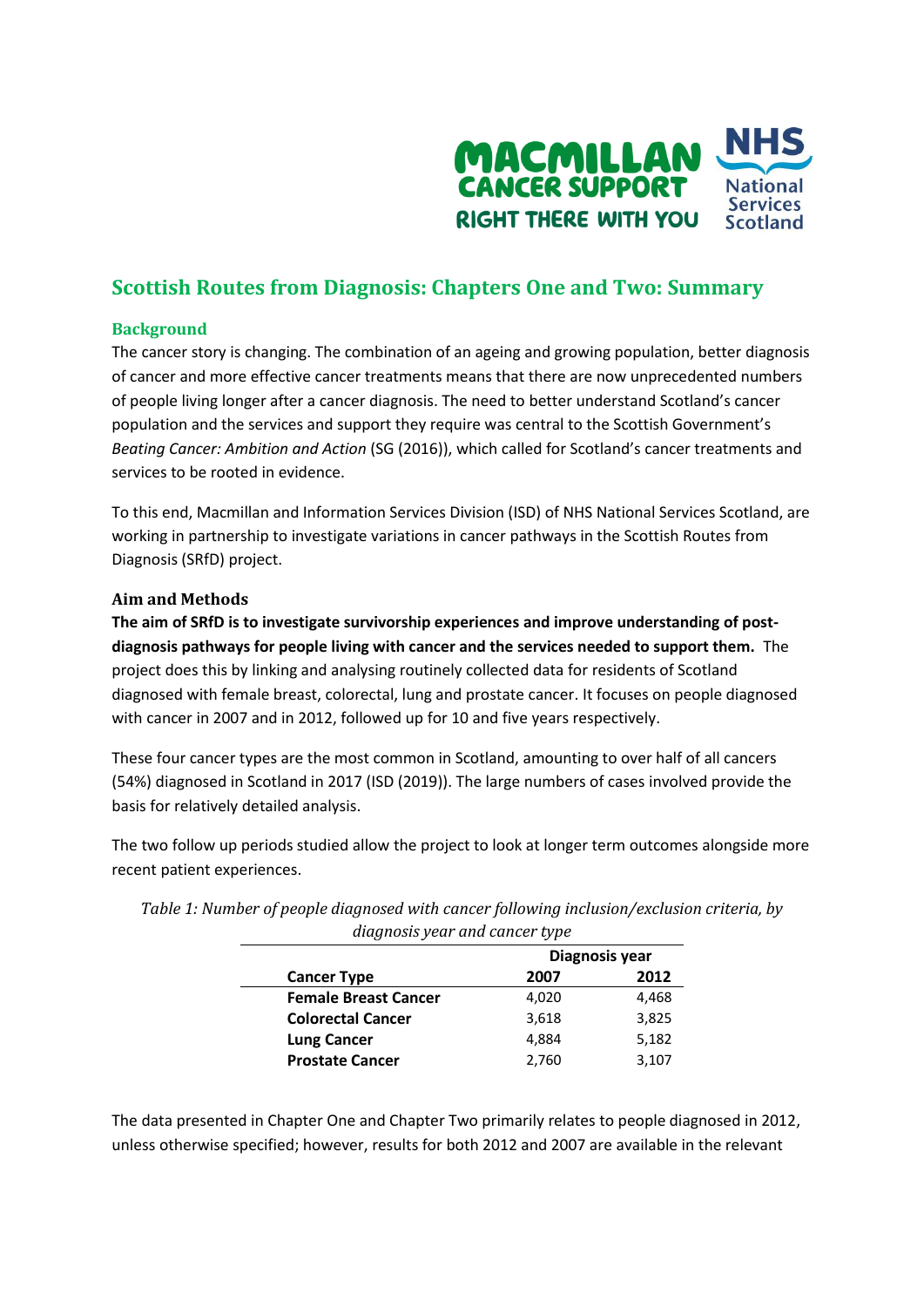appendices. Throughout this analysis, breast cancer refers to female breast cancer and lung cancer refers to trachea, bronchus and lung cancer.

Following approval of the SRfD project by the Public Benefits and Privacy Panel<sup>1</sup> (PBPP), an extract was taken from the Scottish Cancer Registry (SMR06) and linked to various relevant NHS administrative datasets. These data were also linked to National Records of Scotland mortality data.

#### **SRfD Outcome Groups**

A central objective of SRfD is to capture the various survivorship outcome pathways for people diagnosed with cancer. To meet this objective, 'Outcome Groups' (OGs) were developed in collaboration with a Clinical Advisory Group (CAG) and used to provide insight into how people's experiences vary both across and within different cancers types.

Experiences of survivorship are categorised and captured within the following four Outcome Groups:

**Outcome Group 1 (OG1) –** People living with similar acute healthcare needs compared to the time before their cancer diagnosis\*

**Outcome Group 2 (OG2) –** People living with increased acute healthcare needs compared to the time before their cancer diagnosis\*

**Outcome Group 3 (OG3) –** People likely to be living with a continued presence of cancer after their cancer diagnosis\*\*

**Outcome Group 4 (OG4) –** People with limited survival (<12 months) following their cancer diagnosis

\*where changes in acute healthcare needs were identified by comparing each persons' acute hospital bed day rate post-diagnosis to their rate pre-diagnosis.

\*\*These experiences are continued but not necessarily continuous over the five years following diagnosis and may include new cancer events and treatment as well as evidence of cancer treatment activity or death due to cancer.

<sup>1</sup> <https://www.informationgovernance.scot.nhs.uk/pbpphsc/>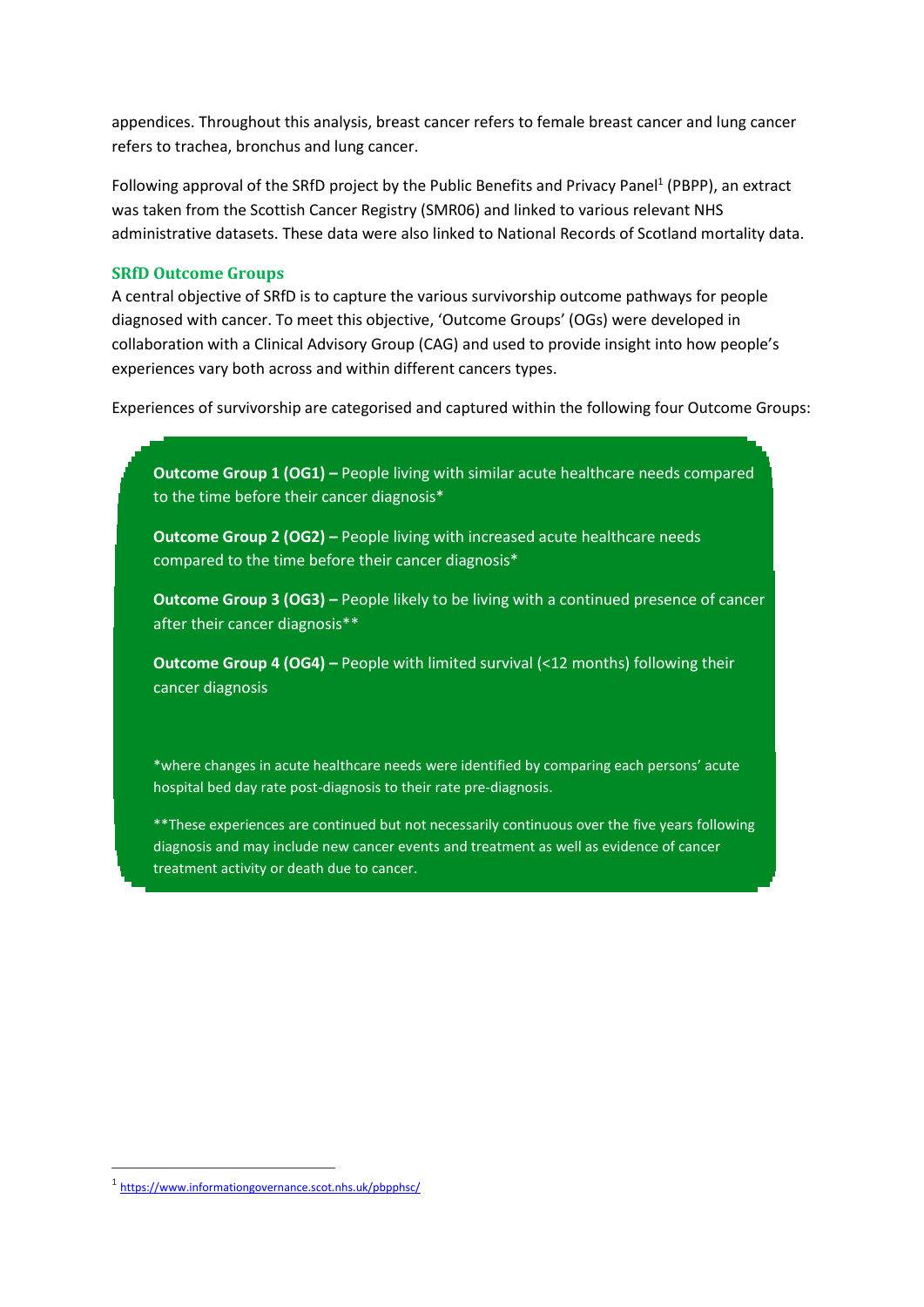### **Survivorship Experience**

Chapter One shows how the type of cancer people are diagnosed with affects their survivorship experiences.



For example, around a third (35%) of people diagnosed with **lung** cancer in 2012 survived beyond a year, compared to 73% of people diagnosed with **colorectal cancer**, 92% of men diagnosed with **prostate** cancer and 94% of women diagnosed with **breast cancer**. Five years after diagnosis, the difference in survival rates among people with these four cancer types was even greater. Among people diagnosed with lung cancer in 2012, only 10% were alive five years later; this compares to 49% of people diagnosed with colorectal cancer, 68% of men diagnosed with prostate cancer, and 78% of women

diagnosed with breast cancer. *Figure 1: Survival by cancer site, all OG combined: 2012*

The proportion of people in each survivorship outcome group varies across the four most common cancer types in Scotland (Figure 2). Around half of those with breast or prostate cancer lived with similar (OG1) or increased (OG2) acute healthcare needs. This compares to a third of people with colorectal cancer and fewer than one in ten of those with lung cancer. For many people cancer becomes a continued presence in their lives; around 40% of people with prostate, breast or colorectal cancer were likely to be living with further cancer activity (this may be metastatic disease, new primary cancer or other cancer activity) in the years following treatment (OG3).

For OG4, or limited survival, almost 3 in 10 people diagnosed with colorectal cancer die within a year of diagnosis. However, relatively small numbers of people who are diagnosed with prostate or breast cancer die within 12 months of a diagnosis, with 8% and 6% respectively. Lung cancer survivorship is low: of those that survive beyond a year (35%), the vast majority will live with a continued presence of cancer (77%) and survival five years after diagnosis is 10%.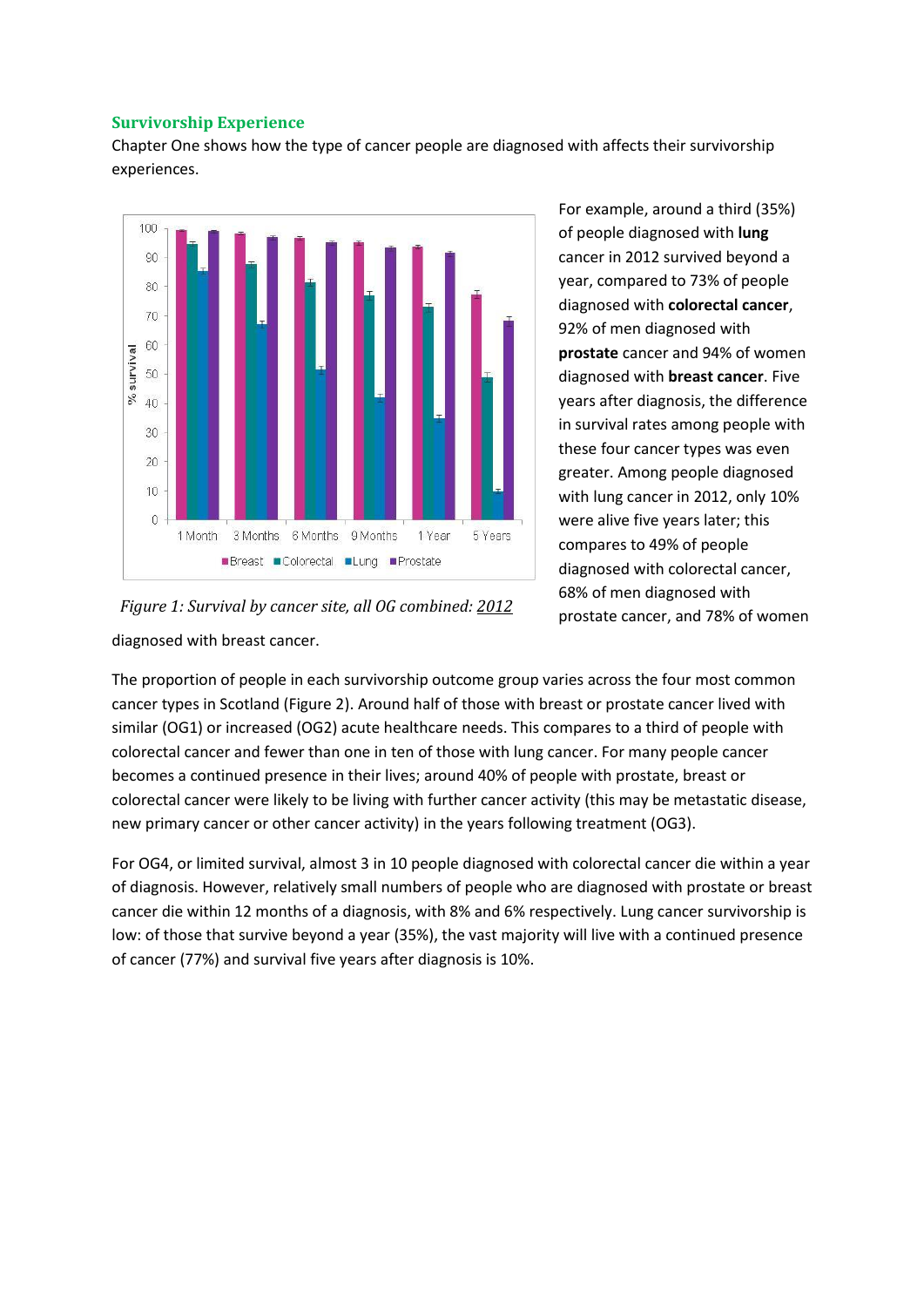

*Figure 2: Proportion of cancer cohorts within survivorship groups 1-4: 2012.*

Much of people's survivorship experience will also depend on other factors such as age, or at what point in its development the cancer is diagnosed. Such factors are discussed in detail in Chapter Two, the Cohort Up Close, which examines the characteristics of the cohorts, from patient characteristics to cancer factors to typical treatments.

# **Age**

Looking at the 2012 cancer cohorts by age, women diagnosed with breast cancer were, on average, younger (63) than people diagnosed with the other cancer types studied (age 70 for colorectal and prostate cancer, and 72 for lung cancer). For most cancer types studied, average age increased with increasing outcome group (i.e. the older a person is, the more likely it is that they will be in OG3 or OG4 and experience worse cancer outcomes). However, the breast cancer cohort followed a slightly different pattern, where the youngest average age was for women likely to be living with a continued presence of cancer (OG3) as well as those living with similar acute healthcare needs (OG1).

There appeared to be no difference in cancer incidence between men and women in the 2012 lung cohort. This is a change from 2007, when more lung cancers were diagnosed in men.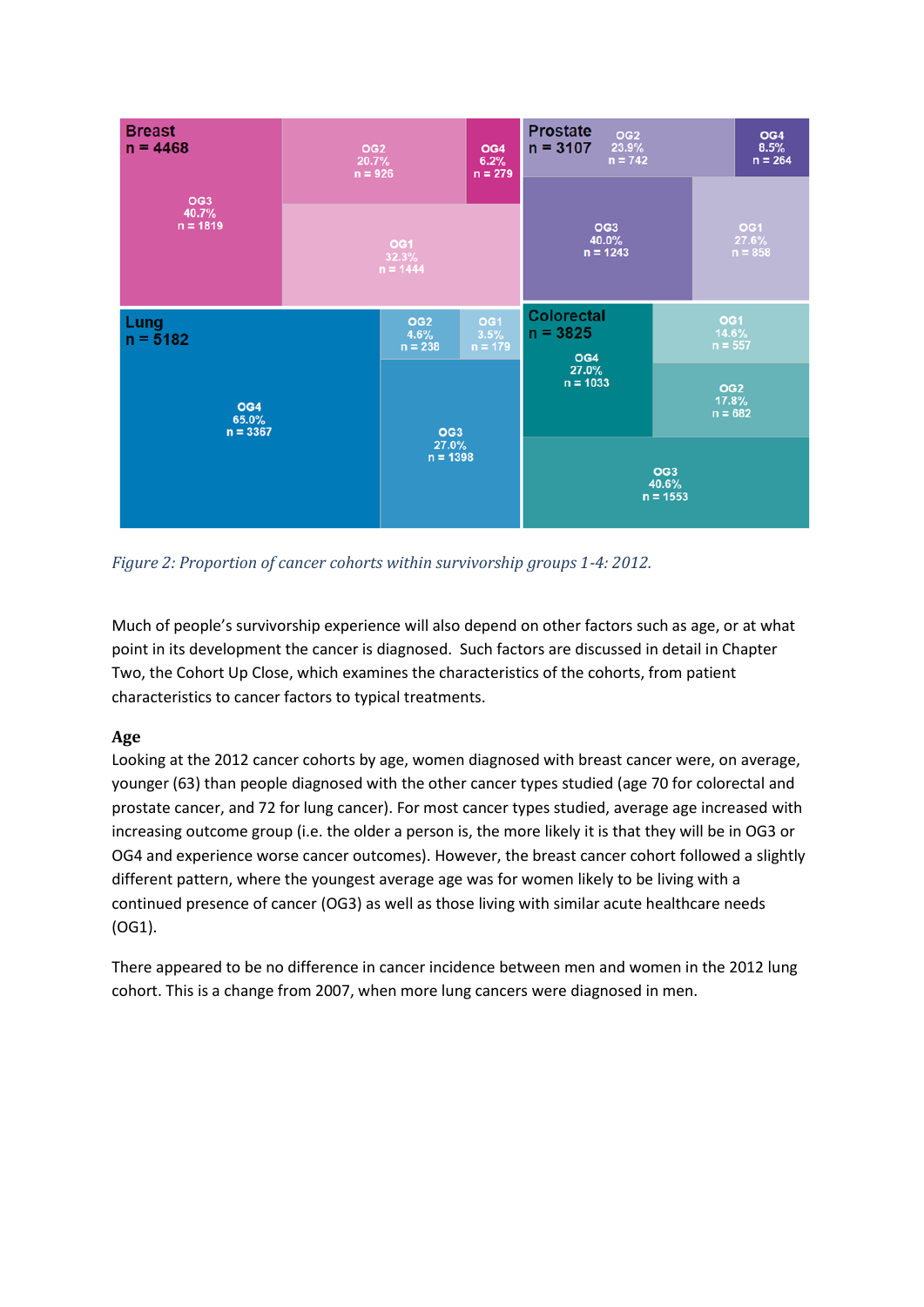#### **Deprivation**

Regarding deprivation<sup>2</sup> in 2012, there were higher rates<sup>3</sup> of incidence in the prostate cancer cohort among people who lived in the least deprived areas of Scotland. By Outcome Group this was only statistically significant in those living with similar acute healthcare needs (OG1). For the lung cancer cohort incidence rates appeared around three times higher in more deprived areas compared to the least deprived (Figure 3) This trend was also fairly consistent across outcome groups. For the breast and colorectal cancer cohorts, there was no significant difference in cancer incidence according to deprivation. By outcome group there were statistically significant differences across the deprivation quintiles for breast cancer in women living with similar acute healthcare needs (OG1) where higher rates were observed in the least deprives quintiles when compared to the most deprived quintiles. There were statistically significant differences observed in Outcome Group 4 in the colorectal cancer cohort where higher rates were observed in the most deprived areas compared to the least deprived areas.



*Figure 3: Standardised cancer incidence rates by deprivation (age 45 and over): 2012*

<sup>&</sup>lt;sup>2</sup> Deprivation is measured using the Scottish Index of Multiple Deprivation (SIMD), which ranks areas in Scotland from most deprived (ranked 1) to least deprived (ranked 6,976). Here it is presented by population-weighted quintile where SIMD1 represents the 20% most deprived areas in Scotland and the least deprived areas is represented by SIMD5.

<sup>&</sup>lt;sup>3</sup> Truncated, standardised rates per 100,000 population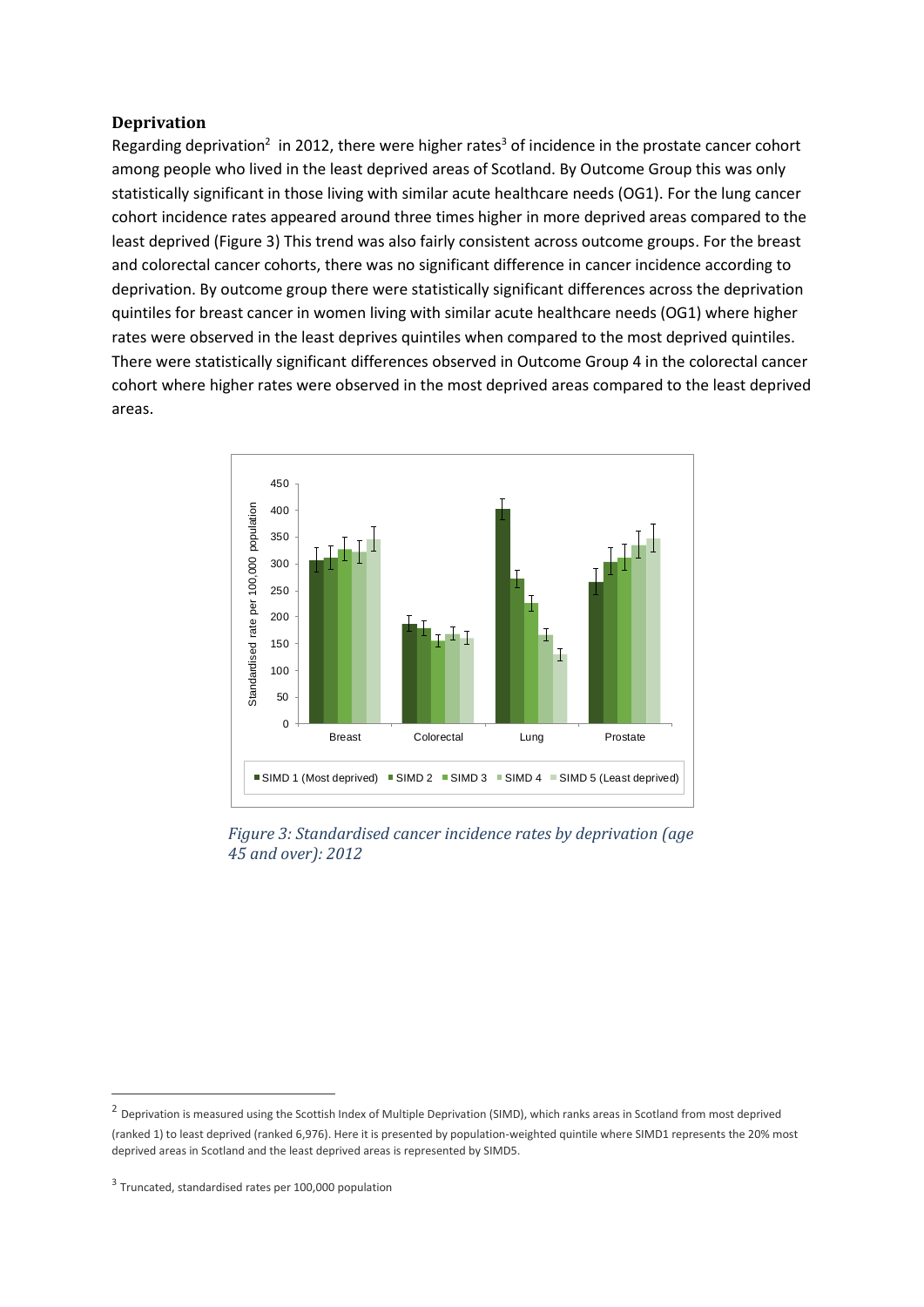#### Urban-rural Indicator/Living

When considering the impact of whether a person was living in an urban or rural area, only lung cancer showed a clear urban / rural contrast (once rates had been age standardised). The highest rates of lung cancer were found in urban areas, while lower rates were observed in rural areas (Figure 4).



*Figure 4: Standardised lung cancer incidence rates by urbanrural index (age 45 and over): 2012*

## **Method of cancer detection**

The method of cancer detection varies across cancer types. Over 90% of both lung and prostate cancers in 2012 were detected through clinical presentation, compared to 64% of breast cancers and 79% of colorectal cancers.

For cancer types with national screening programmes (colorectal and breast), screen detected cancers made up a substantial proportion of all cancer detected (18% for colorectal; 32% for breast).



*Figure 5: Female breast cancer 2012: Method of Detection by outcome group*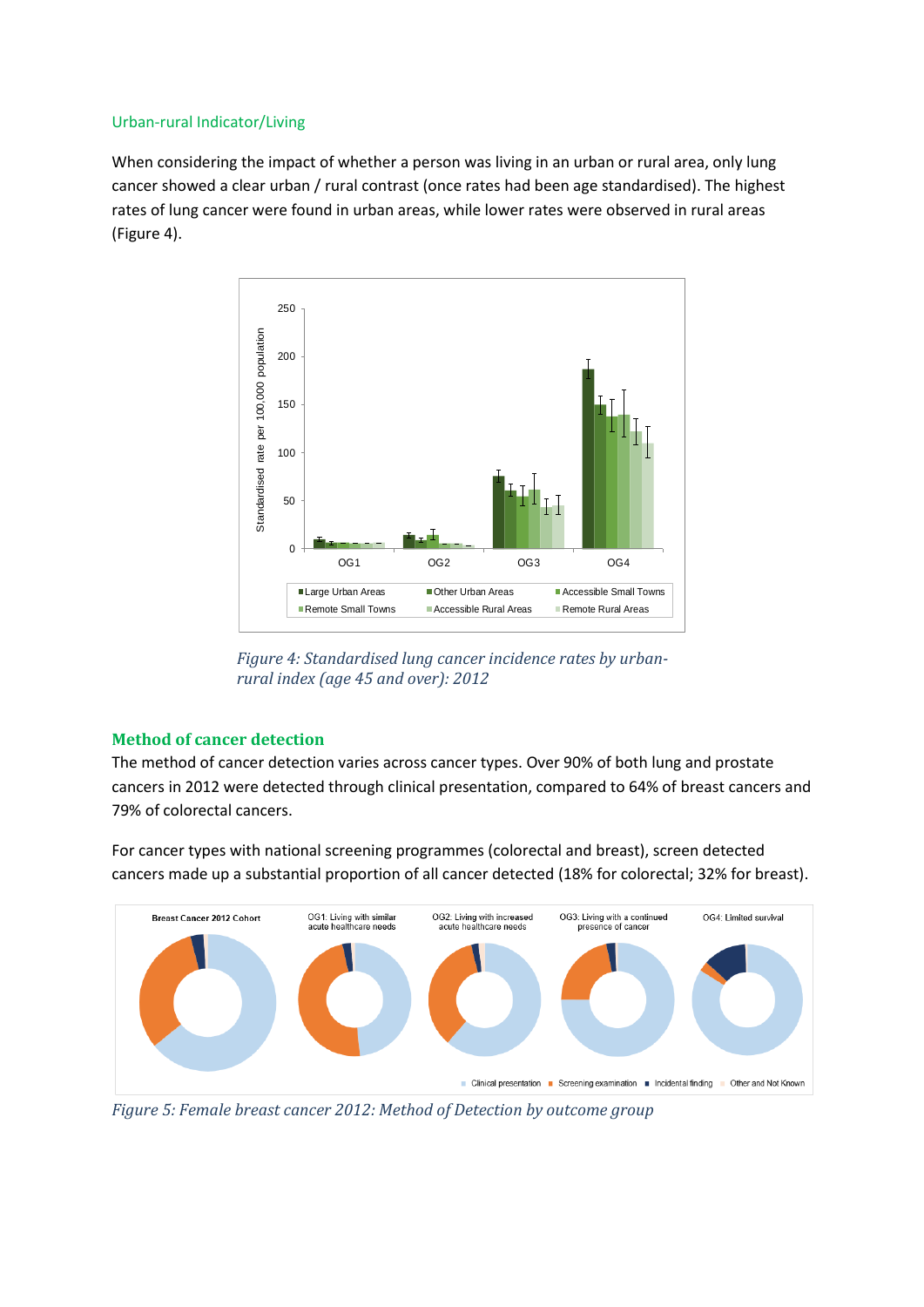In 2012, for colorectal cancer, 18% of diagnoses were detected through screening. This varied by outcome group; for OG1 and OG2, nearly a third of people diagnosed were detected through screening (29% of OG1; 28% of OG2); for people living with a continued presence of cancer (OG3), 20% were detected through screening; only a very small proportion (3%) of people with limited survival (OG4) were detected through screening (Figure 6).



*Figure 6: Colorectal cancer 2012: Method of Detection by outcome group*

## **Tumour stage**

The tumour stage at diagnosis varies across cancer type and Outcome Groups. A high proportion of breast cancers in 2012 were detected at early stage (73% were stage 1 or 2), compared to lung cancer where almost half (45%) were diagnosed at stage 4.

## **Treatment**

Different cancer types typically require different treatment approaches. Stage of cancer at diagnosis will also impact on treatment decisions, with an emphasis on local therapy (surgery and radiotherapy) for early stage disease and systemic therapies in more advanced stages of the disease. For the 2012 cohorts, the most common treatments were dependent on cancer type, but tended to be similar for those living with similar or increased acute healthcare needs (OG1 and OG2). Treatments were more mixed (where recorded) for those living with a continued presence of cancer and for those with limited survival (OG3 and OG4).

Patient characteristics will also influence choice of treatment, with many treatments being excluded due to factors such as comorbidities; this is the subject of an upcoming analysis for SRfD. The proportion of people living with cancer (PLWC) who had no treatment recorded differed by cancer type. However, across all cancer types investigated, PLWC with limited survival (OG4) were more commonly found to have no treatment recorded:

- Breast cancer: 23% of the 279 people in OG4 recorded no treatment
- Colorectal cancer: 54% of the 1,033 people in OG4 recorded no treatment
- Prostate cancer: 33% of the 264 people in OG4 recorded no treatment
- Lung cancer: 57% of the 3,367 people in OG4 recorded no treatment